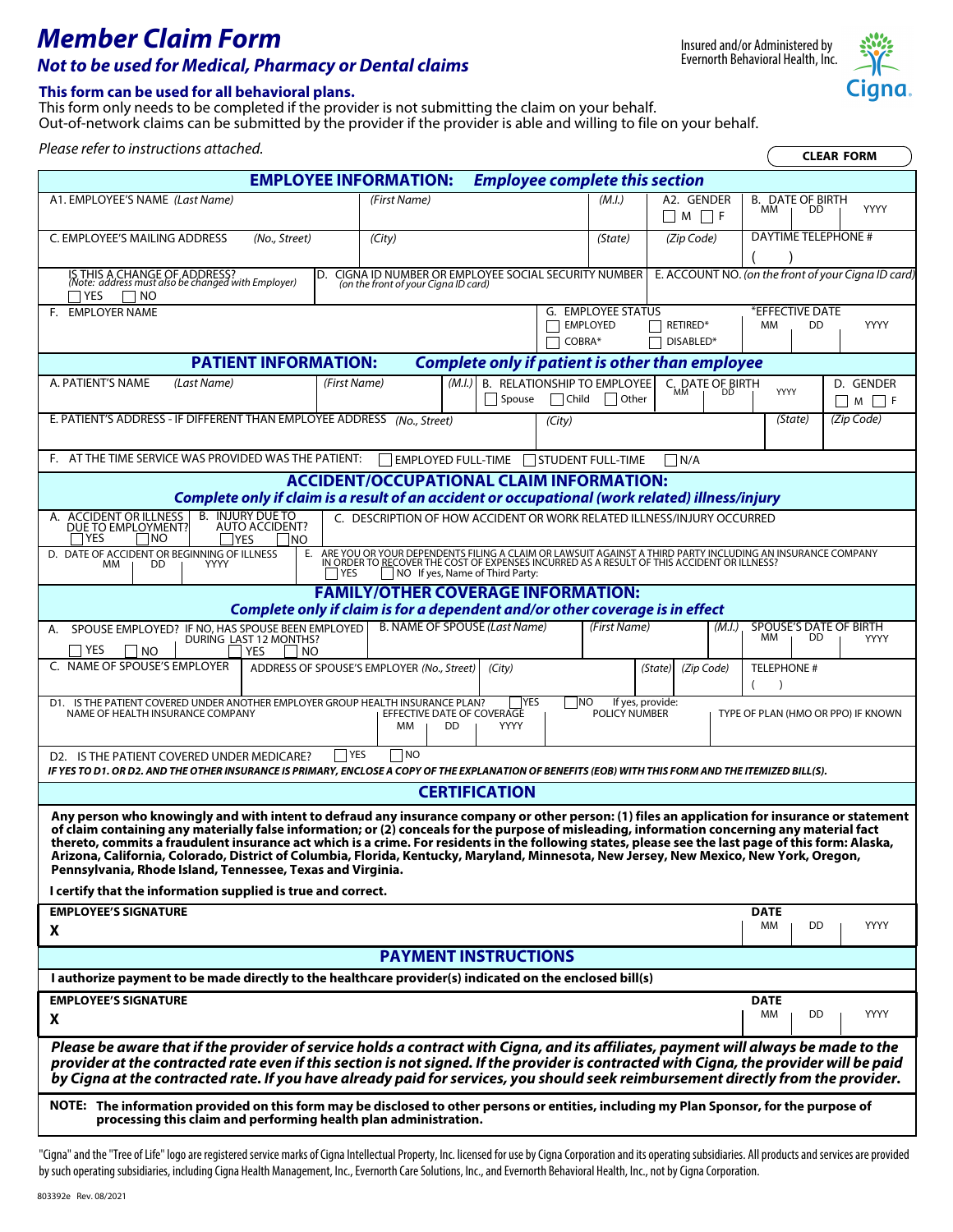### **INSTRUCTIONS FOR FILING A CLAIM**

#### **IMPORTANT**

- **1. This form can be used for all behavioral plans.** This form only needs to be completed if the provider is not submitting the claim on your behalf. Out-of-network claims can be submitted by the provider if the provider is able and willing to file on your behalf.
- 2. If you are completing this form by hand, use a new printed form rather than a photocopy to ensure the form can be scanned into our system. Also, be sure to print clearly and use blue or black ink when you complete the form.
- 3. To consider your claim for payment, Cigna must receive it within 180 days of the date you received the service, unless your plan or state law allows more time.
- 4. Use a separate claim form for each provider and each member of the family. A new form can be obtained from www.cignabehavioral.com. The form is found under: Are you a Member?, Visit Our Education & Resource Center, Forms, Out-of-Network Claim Form.
- **5.** Your claim cannot be processed without your ID Number (Employee Section, Block D). Please reference the front of your Cigna ID card to find this number. Your ID may be the employee's Social Security Number.
- **6.**  You must submit an itemized bill for your claim to be processed. Receipts, balance due statements and cancelled checks are not acceptable replacements for the itemized bill.
- **7.**  ITEMIZED BILLS MUST INCLUDE:

| Employee Name                  | <b>Provider Name/Credentials</b> | Date of Service (mm/dd/yyyy)   |
|--------------------------------|----------------------------------|--------------------------------|
| Patient Name                   | <b>Provider Address</b>          | Diagnosis Code (ICD-10 format) |
| Type of Service/Procedure Code | Provider Tax ID Number           | Charge for Service             |

- **8.** We suggest you make a copy of your bill(s) and your completed claim form for your records.
- **9.** Cigna reserves the right to request additional documentation, such as medical records prior to processing your claim.
- **10.** If the patient has coverage through another health insurance carrier which is considered primary (Cigna as secondary), you must submit the Explanation of Benefits (EOB) from the primary insurance carrier for this service along with this completed form and itemized bill.

#### **EXPLANATION OF BENEFITS**

You will receive an Explanation of Benefits (EOB) after your claim is processed explaining the charges applied to your deductible and any charges you owe to the provider, if applicable. Please keep your EOBs for later reference.

#### **MAILING INSTRUCTIONS FOR EVERNORTH BEHAVIORAL HEALTH CLAIMS**

*If you are submitting one claim, please do not paper clip or staple your claim form and bill(s). If you are submitting multiple claims in one envelope, please paper clip the appropriate claim form and itemized bill(s) together.*

If you are enrolled in an HMO or POS plan, as indicated on your card, please mail in-network and out-of-network Mental Health or Substance Use claims to: Evernorth Behavioral Health, Inc. Attn: Claims Service Dept.

P.O. Box 188022 Chattanooga, TN 37422

If you are enrolled in Open Access Plus, send completed claim form and itemized bill(s) to the Cigna address listed on your identification card.

#### **If you have additional questions, please contact Customer Service using the toll-free number on your ID card.**